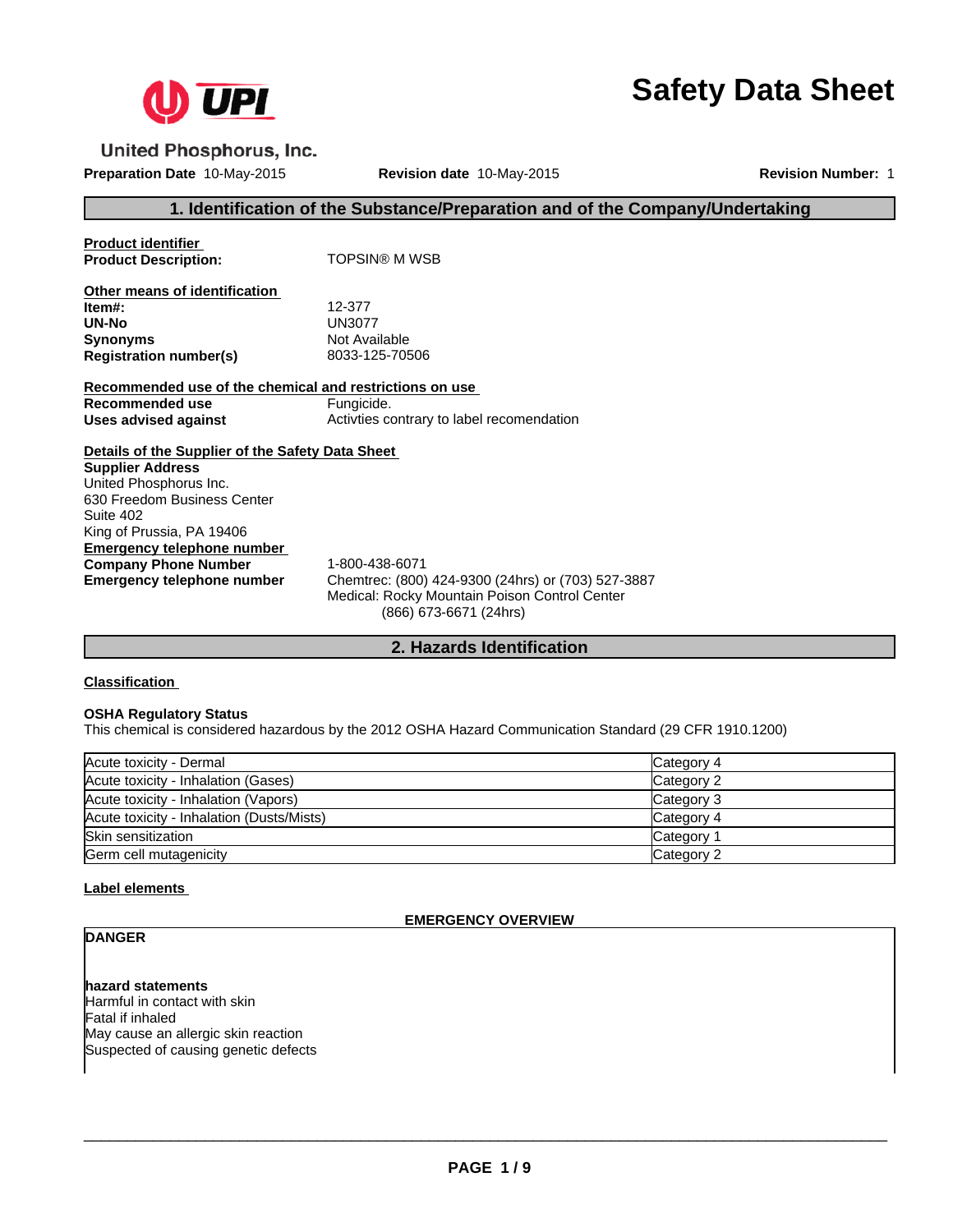

 $\overline{\phantom{a}}$  ,  $\overline{\phantom{a}}$  ,  $\overline{\phantom{a}}$  ,  $\overline{\phantom{a}}$  ,  $\overline{\phantom{a}}$  ,  $\overline{\phantom{a}}$  ,  $\overline{\phantom{a}}$  ,  $\overline{\phantom{a}}$  ,  $\overline{\phantom{a}}$  ,  $\overline{\phantom{a}}$  ,  $\overline{\phantom{a}}$  ,  $\overline{\phantom{a}}$  ,  $\overline{\phantom{a}}$  ,  $\overline{\phantom{a}}$  ,  $\overline{\phantom{a}}$  ,  $\overline{\phantom{a}}$ 

#### **Precautionary Statements - Prevention**

Do not handle until all safety precautions have been read and understood Do not handle until all safety precautions have been read and understood Wear cold insulating gloves/face shield/eye protection Do not breathe dust/fume/gas/mist/vapors/spray Use only outdoors or in a well-ventilated area In case of inadequate ventilation wear respiratory protection Contaminated work clothing should not be allowed out of the workplace Wear protective gloves

#### **Precautionary Statements - Response**

IF exposed or concerned: Get medical advice/attention IF ON SKIN: Wash with plenty of soap and water Call a POISON CENTER or doctor if you feel unwell Wash contaminated clothing before reuse If skin irritation or rash occurs: Get medical advice/attention IF INHALED: Remove victim to fresh air and keep at rest in a position comfortable for breathing Immediately call a POISON CENTER or doctor/physician

#### **Precautionary Statements - Storage**

Store locked up Store in a well-ventilated place. Keep container tightly closed

#### **Precautionary Statements - Disposal**

Dispose of contents/container to an approved waste disposal plant

## **Hazards Not Otherwise Classified (HNOC)**

**OTHER INFORMATION** 

- Very toxic to aquatic life with long lasting effects
- Very toxic to aquatic life
- May be harmful in contact with skin

# **3. Composition/information on Ingredients**

| <b>Chemical name</b> | <b>CAS-No</b> | Weight % | <b>Trade secret</b> |
|----------------------|---------------|----------|---------------------|
| Thiophanate-methyl   | 23564-05-8    |          |                     |
| Silicon dioxide      | 112926-00-8   | -20      |                     |
| Diatomaceous earth   | 7631-86-9     | 5-40     |                     |

If CAS number is "proprietary", the specific chemical identity and percentage of composition has been withheld as a trade secret.

# **4. First aid measures**

#### **FIRST AID MEASURES**

**Eye contact** Hold eye open and rinse slowly and gently with water for 15 - 20 minutes. Remove contact lenses, if present, after 5 minutes, then continue rinsing eye. Call a poison control center or doctor for treatment advice.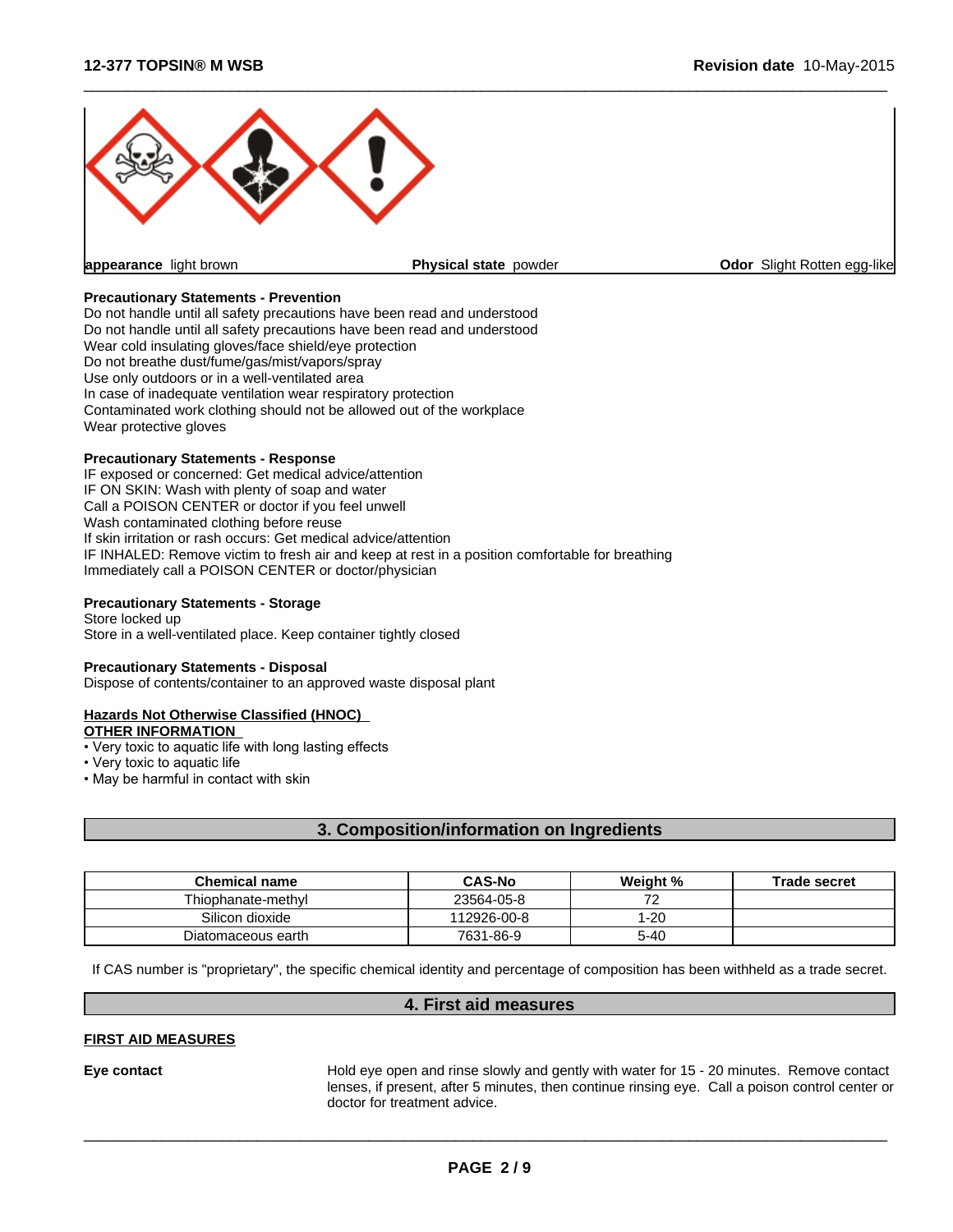| <b>Skin contact</b>                                                | Wash off immediately with plenty of water for at least 15 minutes. Call poison control center<br>or doctor for treatment advice.                                                                                      |
|--------------------------------------------------------------------|-----------------------------------------------------------------------------------------------------------------------------------------------------------------------------------------------------------------------|
| <b>Inhalation</b>                                                  | Move person to fresh air. If person is not breathing, call 911 or an ambulance, then give<br>artificial respiration, preferably mouth-to-mouth if possible. Call a physician or poison<br>control center immediately. |
| Ingestion                                                          | Never give anything by mouth to an unconscious person. Do not induce vomiting without<br>medical advice. Clean mouth with water and drink afterwards plenty of water afterwards.<br>Call a physician.                 |
| <b>Most Important Symptoms and Effects, Both Acute and Delayed</b> |                                                                                                                                                                                                                       |
| Most Important Symptoms and<br><b>Effects</b>                      | No information available.                                                                                                                                                                                             |
|                                                                    | Indication of Any Immediate Medical Attention and Special Treatment Needed                                                                                                                                            |
| Notes to physician                                                 | Treat symptomatically.                                                                                                                                                                                                |

 $\overline{\phantom{a}}$  ,  $\overline{\phantom{a}}$  ,  $\overline{\phantom{a}}$  ,  $\overline{\phantom{a}}$  ,  $\overline{\phantom{a}}$  ,  $\overline{\phantom{a}}$  ,  $\overline{\phantom{a}}$  ,  $\overline{\phantom{a}}$  ,  $\overline{\phantom{a}}$  ,  $\overline{\phantom{a}}$  ,  $\overline{\phantom{a}}$  ,  $\overline{\phantom{a}}$  ,  $\overline{\phantom{a}}$  ,  $\overline{\phantom{a}}$  ,  $\overline{\phantom{a}}$  ,  $\overline{\phantom{a}}$ 

# **5. Fire-fighting measures**

## **Suitable extinguishing media**

Use:. Dry chemical. Carbon dioxide (CO2). Water spray. alcohol-resistant foam.

**Unsuitable extinguishing media** No information available.

## **Specific hazards arising from the chemical**

No information available.

**Hazardous combustion products**No information available.

## **Explosion data**

## **Protective equipment and precautions for firefighters**

Use personal protective equipment. As in any fire, wear self-contained breathing apparatus pressure-demand, MSHA/NIOSH (approved or equivalent) and full protective gear.

# **6. Accidental release measures**

**Personal precautions, protective equipment and emergency procedures** 

| <b>Personal Precautions</b><br>Avoid contact with the skin and the eyes. Wear protective gloves/clothing and eye/face<br>protection. Wash thoroughly after handling. |                                                                                                                                                                                                                                                   |  |
|----------------------------------------------------------------------------------------------------------------------------------------------------------------------|---------------------------------------------------------------------------------------------------------------------------------------------------------------------------------------------------------------------------------------------------|--|
| <b>Environmental Precautions</b>                                                                                                                                     |                                                                                                                                                                                                                                                   |  |
| <b>Environmental precautions</b>                                                                                                                                     | Consult a regulatory specialist to determine appropriate state or local reporting<br>requirements, for assistance in waste characterization and/or hazardous waste disposal<br>and other requirements listed in pertinenet environmental permits. |  |
| Methods and material for containment and cleaning up                                                                                                                 |                                                                                                                                                                                                                                                   |  |
| <b>Methods for Clean-Up</b>                                                                                                                                          | Sweep up and shovel into suitable containers for disposal.                                                                                                                                                                                        |  |
|                                                                                                                                                                      | 7. Handling and Storage                                                                                                                                                                                                                           |  |
| <b>Precautions for safe handling</b>                                                                                                                                 |                                                                                                                                                                                                                                                   |  |
| <b>Handling</b>                                                                                                                                                      | Avoid contact with skin and eyes. Do not eat, drink or smoke when using this product.<br>Wash thoroughly after handling. Keep out of reach of children.                                                                                           |  |
|                                                                                                                                                                      |                                                                                                                                                                                                                                                   |  |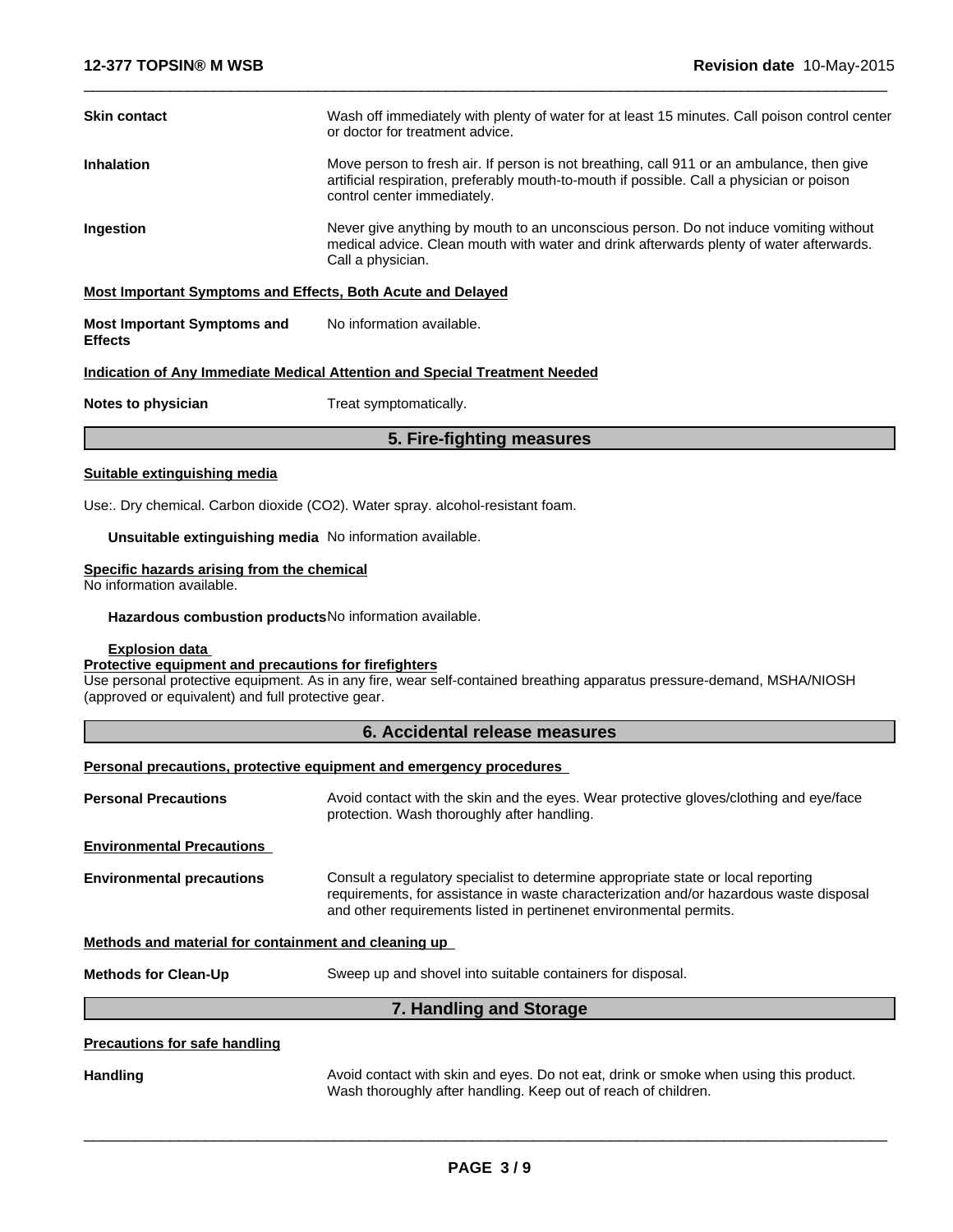## **Conditions for safe storage, including any incompatibilities**

**Storage** Keep containers tightly closed in a cool, well-ventilated place.

**incompatible materials** Strong oxidizing agents.

# **8. Exposure Controls/Personal Protection**

 $\overline{\phantom{a}}$  ,  $\overline{\phantom{a}}$  ,  $\overline{\phantom{a}}$  ,  $\overline{\phantom{a}}$  ,  $\overline{\phantom{a}}$  ,  $\overline{\phantom{a}}$  ,  $\overline{\phantom{a}}$  ,  $\overline{\phantom{a}}$  ,  $\overline{\phantom{a}}$  ,  $\overline{\phantom{a}}$  ,  $\overline{\phantom{a}}$  ,  $\overline{\phantom{a}}$  ,  $\overline{\phantom{a}}$  ,  $\overline{\phantom{a}}$  ,  $\overline{\phantom{a}}$  ,  $\overline{\phantom{a}}$ 

## **Exposure guidelines**

| <b>Chemical name</b>          | <b>ACGIH TLV</b>                                                                                                                                                                                     | <b>OSHA PEL</b>                                                                                                                                                                                                                                                                                                                                                                                                                                                                                                                                                                                                                                                                                                               |  |
|-------------------------------|------------------------------------------------------------------------------------------------------------------------------------------------------------------------------------------------------|-------------------------------------------------------------------------------------------------------------------------------------------------------------------------------------------------------------------------------------------------------------------------------------------------------------------------------------------------------------------------------------------------------------------------------------------------------------------------------------------------------------------------------------------------------------------------------------------------------------------------------------------------------------------------------------------------------------------------------|--|
| Silicon dioxide               |                                                                                                                                                                                                      | (vacated) TWA: $6 \text{ mg/m}^3$                                                                                                                                                                                                                                                                                                                                                                                                                                                                                                                                                                                                                                                                                             |  |
|                               |                                                                                                                                                                                                      | TWA: 20 mppcf: $(80)/(% SiO2)$ mg/m <sup>3</sup> TWA                                                                                                                                                                                                                                                                                                                                                                                                                                                                                                                                                                                                                                                                          |  |
| Diatomaceous earth            |                                                                                                                                                                                                      | (vacated) TWA: $6 \text{ mg/m}^3$ < 1% Crystalline silica                                                                                                                                                                                                                                                                                                                                                                                                                                                                                                                                                                                                                                                                     |  |
|                               |                                                                                                                                                                                                      | TWA: 20 mppcf: (80)/(% SiO2) mg/m <sup>3</sup> TWA                                                                                                                                                                                                                                                                                                                                                                                                                                                                                                                                                                                                                                                                            |  |
| <b>Engineering controls</b>   | Investigate engineering techniques to reduce exposures. Local mechanical exhaust<br>ventilation is preferred. Consult ACGIH ventilation manual or NFPA Standard 91 for design<br>of exhaust systems. |                                                                                                                                                                                                                                                                                                                                                                                                                                                                                                                                                                                                                                                                                                                               |  |
| Personal protective equipment |                                                                                                                                                                                                      |                                                                                                                                                                                                                                                                                                                                                                                                                                                                                                                                                                                                                                                                                                                               |  |
| <b>Eye/Face Protection</b>    |                                                                                                                                                                                                      | Use eye protection to avoid eye contact. Where there is potential for eye contact have eye                                                                                                                                                                                                                                                                                                                                                                                                                                                                                                                                                                                                                                    |  |
|                               |                                                                                                                                                                                                      | flushing equipment available. Safety glasses with side-shields.                                                                                                                                                                                                                                                                                                                                                                                                                                                                                                                                                                                                                                                               |  |
| <b>Skin protection</b>        |                                                                                                                                                                                                      | Wear protective gloves/clothing. Socks and footwear.                                                                                                                                                                                                                                                                                                                                                                                                                                                                                                                                                                                                                                                                          |  |
| <b>Respiratory protection</b> | programs must comply with 29 CFR 1910.134.                                                                                                                                                           | Where airborne exposure is likely, use NIOSH approved respiratory protection equipment<br>appropriate to the material and/or its components. Full facepiece equipment is<br>recommended and, if used, replaces need for face shield and/or chemical goggles. If<br>exposures cannot be kept at a minimum with engineering controls, consult respirator<br>manufacturer to determine appropriate type equipment for given application. Observe<br>respirator use limitations specified by NIOSH or the manufacturer. For emergency and<br>other conditions where there may be a potential for significant exposure, use an approved<br>full face positive-pressure, self-contained breathing apparatus. Respiratory protection |  |

# **General hygiene considerations**

Do not eat, drink or smoke when using this product. Remove and wash contaminated clothing before re-use. Wear suitable gloves and eye/face protection. Wash hands before breaks and immediately after handling the product.

# **9. Physical and Chemical Properties**

#### **Information on basic physical and chemical properties**

| <b>Physical state</b>                                                 | powder                        |                   |                        |
|-----------------------------------------------------------------------|-------------------------------|-------------------|------------------------|
| appearance                                                            | light brown                   | Odor              | Slight Rotten egg-like |
| color                                                                 | No information available      |                   |                        |
| <b>Property</b>                                                       | <b>VALUES</b>                 | Remarks/ • Method |                        |
| рH                                                                    | No information available      |                   |                        |
| Melting point/freezing point                                          | 172 °C / 342 °F               |                   |                        |
| <b>Boiling Point/Range</b>                                            | No information available      |                   |                        |
| <b>Flash Point</b>                                                    | No information available      |                   |                        |
| <b>Evaporation Rate</b>                                               | No information available      |                   |                        |
| flammability (solid, gas)                                             | No information available      |                   |                        |
| <b>Flammability limit in air</b>                                      |                               |                   |                        |
| <b>Upper Flammability Limit</b>                                       | No information available      |                   |                        |
| <b>Lower Flammability Limit</b>                                       | No information available      |                   |                        |
| vapor pressure                                                        | $7.12 \times 10-8$ mmHg(tech) |                   |                        |
| <b>Vapor Density</b>                                                  | No information available      |                   |                        |
| <b>Specific gravity</b>                                               | No information available      |                   |                        |
| <b>Water solubility</b>                                               | No information available      |                   |                        |
| <b>Solubility in Other Solvents</b>                                   | No information available      |                   |                        |
| <b>Partition coefficient: n-octanol/waterNo information available</b> |                               |                   |                        |
| <b>Autoignition temperature</b>                                       | No information available      |                   |                        |
|                                                                       |                               |                   |                        |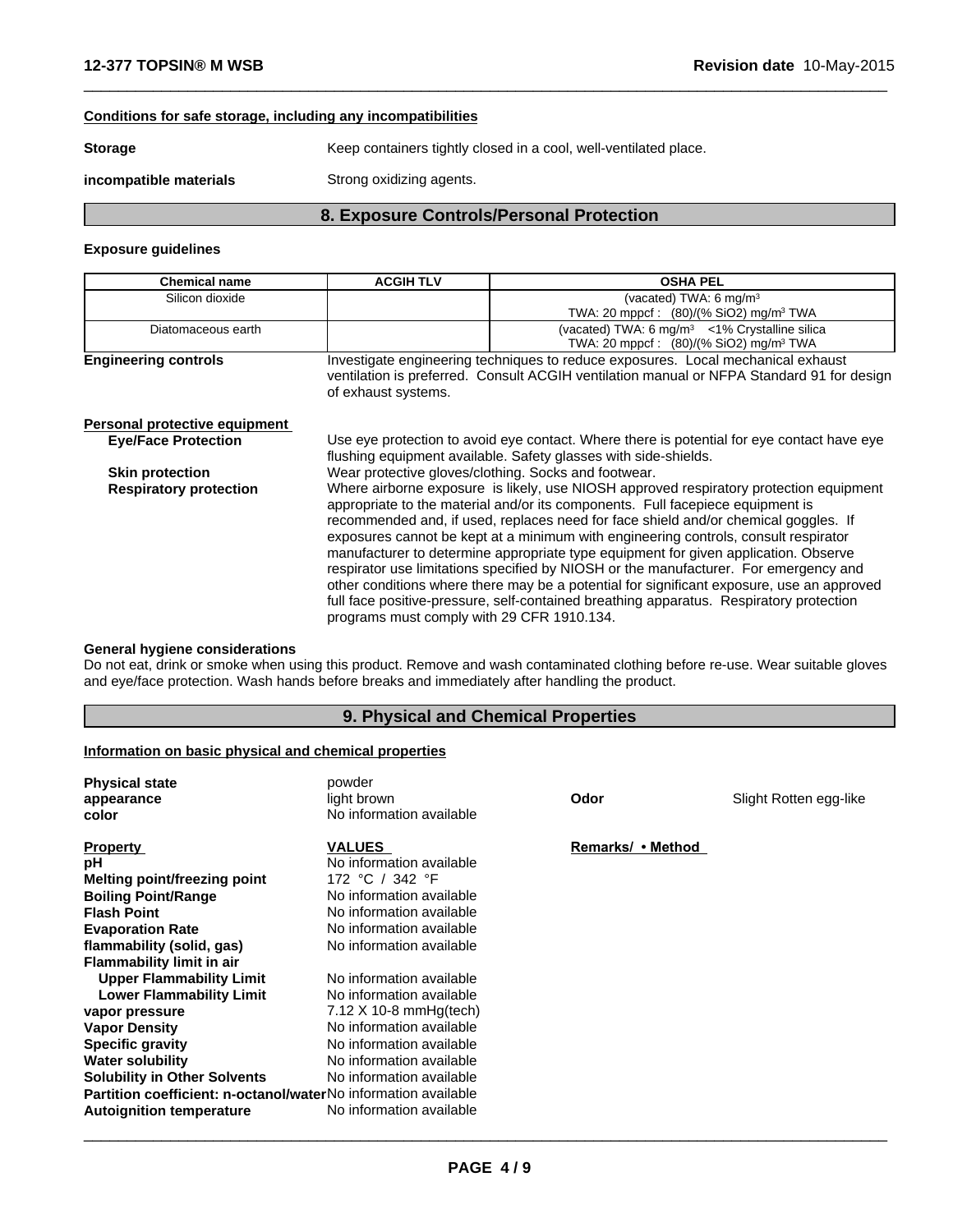| decomposition temperature   | No information available |
|-----------------------------|--------------------------|
| Viscosity, kinematic        | No information available |
| <b>Dynamic viscosity</b>    | No information available |
| <b>Explosive properties</b> | No information available |
| <b>Oxidizing properties</b> | No information available |
| <b>OTHER INFORMATION</b>    |                          |
| Softening point             | No information available |
| molecular weight            | No information available |
| <b>VOC Content</b>          | No information available |
| density                     | No information available |
| <b>Bulk density</b>         | No information available |

# **10. Stability and Reactivity**

 $\overline{\phantom{a}}$  ,  $\overline{\phantom{a}}$  ,  $\overline{\phantom{a}}$  ,  $\overline{\phantom{a}}$  ,  $\overline{\phantom{a}}$  ,  $\overline{\phantom{a}}$  ,  $\overline{\phantom{a}}$  ,  $\overline{\phantom{a}}$  ,  $\overline{\phantom{a}}$  ,  $\overline{\phantom{a}}$  ,  $\overline{\phantom{a}}$  ,  $\overline{\phantom{a}}$  ,  $\overline{\phantom{a}}$  ,  $\overline{\phantom{a}}$  ,  $\overline{\phantom{a}}$  ,  $\overline{\phantom{a}}$ 

#### **Reactivity**  no data available

**Chemical stability** Stable under normal conditions. Hazardous polymerisation does not occur. **Possibility of hazardous reactions** None under normal processing. **Conditions to avoid** No information available. **incompatible materials** Strong oxidizing agents. **Hazardous decomposition products** No information available.

# **11. Toxicological Information**

# **Information on Likely Routes of Exposure**

| <b>Product information</b> |                     | Single exposure studies indicate:<br>Oral: Practically non-toxic to rats (LD50 > 5,000 mg/kg)<br>Dermal: No more than slightly toxic to rabbits (LD50 > 2,000 mg/kg)<br>Inhalation: SLightly toxic to rats (4 hr LC50 1.8 mg/l)<br>Skin Irritation: Non-irritating to rabbits<br>Eye Irritation: Non-irritating to rabbits<br>Skin allergy was observed in guinea pigs following repeated exposure. Repeated or<br>long-term oral administration produced effects on the thyroid, liver or kidneys in rats, mice<br>and dogs. An increased incidence of liver tumors was observed in mice and thyroid tumors<br>were observed in male rats following long-term oral exposure.<br>No effects were seen on the ability of male or female rats to reproduce when exposed orally<br>for 2 successive generations. No birth defects were observed in the offspring of rats<br>exposed orally during pregnancy. In rabbits, developmental effects were noted only at<br>maternally toxic doses. No genetic changes were observed in tests using animal cells. |
|----------------------------|---------------------|---------------------------------------------------------------------------------------------------------------------------------------------------------------------------------------------------------------------------------------------------------------------------------------------------------------------------------------------------------------------------------------------------------------------------------------------------------------------------------------------------------------------------------------------------------------------------------------------------------------------------------------------------------------------------------------------------------------------------------------------------------------------------------------------------------------------------------------------------------------------------------------------------------------------------------------------------------------------------------------------------------------------------------------------------------|
|                            | <b>Inhalation</b>   | MAY BE FATAL IF INHALED.                                                                                                                                                                                                                                                                                                                                                                                                                                                                                                                                                                                                                                                                                                                                                                                                                                                                                                                                                                                                                                |
|                            | Eye contact         | Moderately irritating to the eyes.                                                                                                                                                                                                                                                                                                                                                                                                                                                                                                                                                                                                                                                                                                                                                                                                                                                                                                                                                                                                                      |
|                            | <b>Skin contact</b> | May be harmful if absorbed through the skin.                                                                                                                                                                                                                                                                                                                                                                                                                                                                                                                                                                                                                                                                                                                                                                                                                                                                                                                                                                                                            |
|                            | Ingestion           | MAY BE HARMFUL IF SWALLOWED.                                                                                                                                                                                                                                                                                                                                                                                                                                                                                                                                                                                                                                                                                                                                                                                                                                                                                                                                                                                                                            |
|                            |                     |                                                                                                                                                                                                                                                                                                                                                                                                                                                                                                                                                                                                                                                                                                                                                                                                                                                                                                                                                                                                                                                         |

| <b>Chemical name</b>               | LD50 Oral            | LD50 Dermal             | <b>LC50 Inhalation</b>               |
|------------------------------------|----------------------|-------------------------|--------------------------------------|
| Thiophanate-methyl<br>! 23564-05-8 |                      |                         | $= 1700$ mg/m <sup>3</sup> (Rat) 4 h |
| Diatomaceous earth<br>7631-86-9    | > 5000 mg/kg ( Rat ) | $>$ 2000 mg/kg (Rabbit) | >2.2 mg/L (Rat)4 h                   |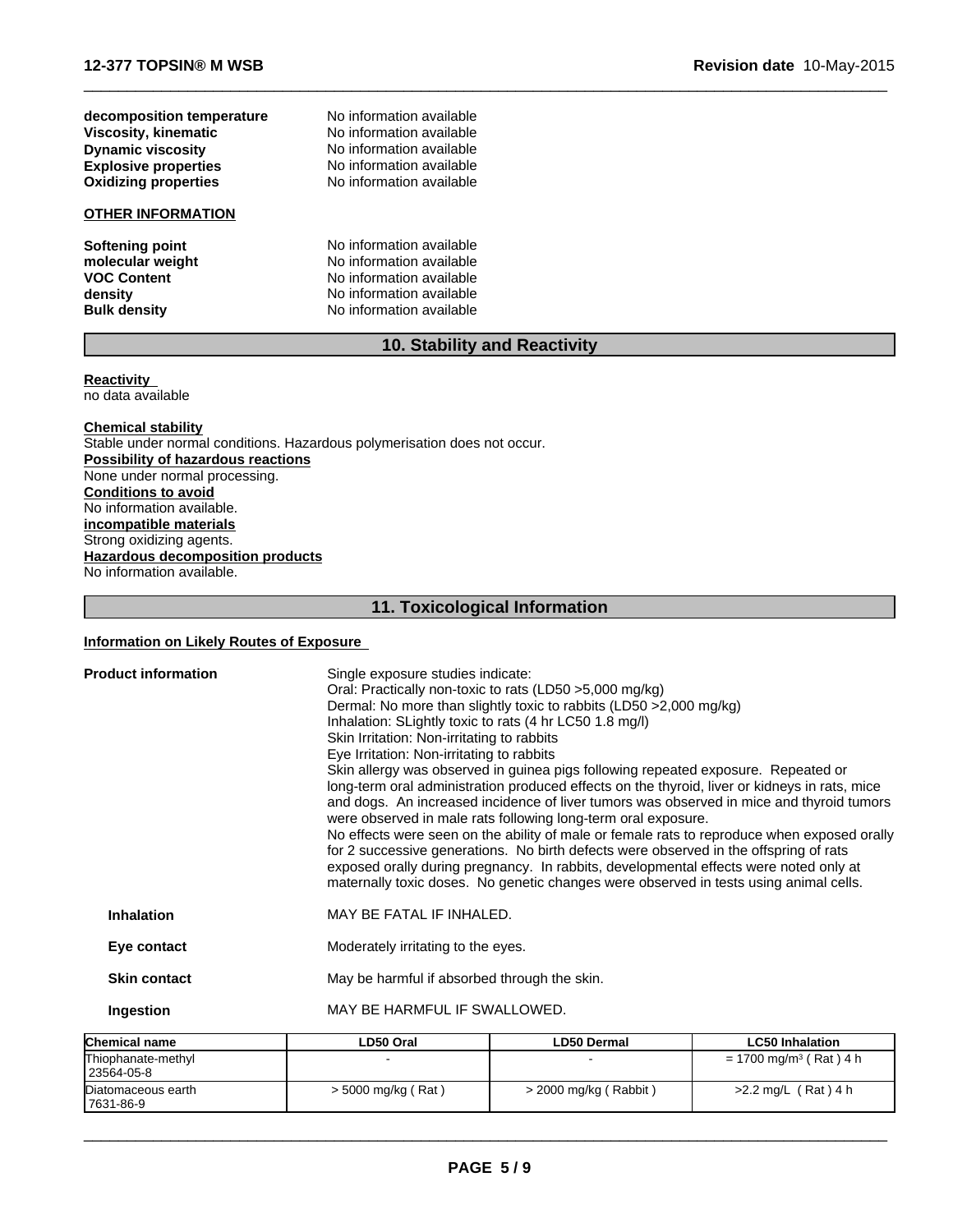#### **Information on Toxicological Effects**

**Symptoms** No information available.

#### **Delayed and immediate effects as well as chronic effects from short and long-term exposure**

|                          | carcinogen.                                                                       |                           |  |  |  |
|--------------------------|-----------------------------------------------------------------------------------|---------------------------|--|--|--|
| Carcinogenicity          | The information below indicates whether any agency has listed any ingredient as a |                           |  |  |  |
| <b>Mutagenic effects</b> |                                                                                   | No information available. |  |  |  |
| sensitization            | No information available.                                                         |                           |  |  |  |

 $\overline{\phantom{a}}$  ,  $\overline{\phantom{a}}$  ,  $\overline{\phantom{a}}$  ,  $\overline{\phantom{a}}$  ,  $\overline{\phantom{a}}$  ,  $\overline{\phantom{a}}$  ,  $\overline{\phantom{a}}$  ,  $\overline{\phantom{a}}$  ,  $\overline{\phantom{a}}$  ,  $\overline{\phantom{a}}$  ,  $\overline{\phantom{a}}$  ,  $\overline{\phantom{a}}$  ,  $\overline{\phantom{a}}$  ,  $\overline{\phantom{a}}$  ,  $\overline{\phantom{a}}$  ,  $\overline{\phantom{a}}$ 

| <b>Chemical name</b>            | <b>ACGIH</b>              | <b>IARC</b>             | <b>NTP</b> | <b>OSHA</b> |
|---------------------------------|---------------------------|-------------------------|------------|-------------|
| Silicon dioxide                 |                           | Group 3                 |            |             |
| 112926-00-8                     |                           |                         |            |             |
| Diatomaceous earth              |                           | Group 3                 |            |             |
| 17631-86-9                      |                           |                         |            |             |
| <b>Reproductive effects</b>     | Not Available.            |                         |            |             |
| <b>STOT - Single Exposure</b>   | No information available. |                         |            |             |
| <b>STOT - repeated exposure</b> | No information available. |                         |            |             |
| <b>Chronic toxicity</b>         | Avoid repeated exposure.  |                         |            |             |
| Taxaal ayaan allaata            |                           | Department Cuntain EVEC |            |             |

**Target organ effects** Respiratory System, EYES.

**Aspiration hazard** No information available.

#### **Numerical Measures of Toxicity - Product information**

| LD50 Oral               | > 5000 mg/kg (rat)                          |
|-------------------------|---------------------------------------------|
| <b>LD50 Dermal</b>      | > 2000 mg/kg (rat)                          |
| <b>LC50 Inhalation:</b> | LC50/inhalation/4h/rat = $1.8 \text{ mg/l}$ |

# **12. Ecological Information**

#### **ecotoxicity**

Thiophanate methyl methyl Carp 96 hr  $LC50 = 100$  mg/L Fiddler crab 96 hr  $LC50 = 560$  mg/L Bluegill 96 hr LC50 = 15.8 mg/L Daphnid 48 hr  $EC50 = 15.6$  mg/L Shrimp 96 hr LC50 =  $25.1 \text{ mg/L}$ Trout 96 hr LC50 - 2.2 mg/L Oyster 96 hr  $LC50 = 4.6$  ppm Highly toxic to catfish

#### **Persistence/Degradability**

No information available.

#### **Bioaccumulation/ Accumulation**

No information available.

## **Other Adverse Effects**

No information available

# **13. Disposal Considerations**

## **Waste Treatment Methods**

**Waste Disposal Method** Pesticide wastes are acutely hazardous. Improper disposal of excess pesticide or rinsate is a violation of Federal law. If the wastes cannot be disposed of by use or according to label instructions, contact your State Pesticide or Environmental Control Agency, or the Hazardous Waste representative at the nearest EPA Regional Office for guidance.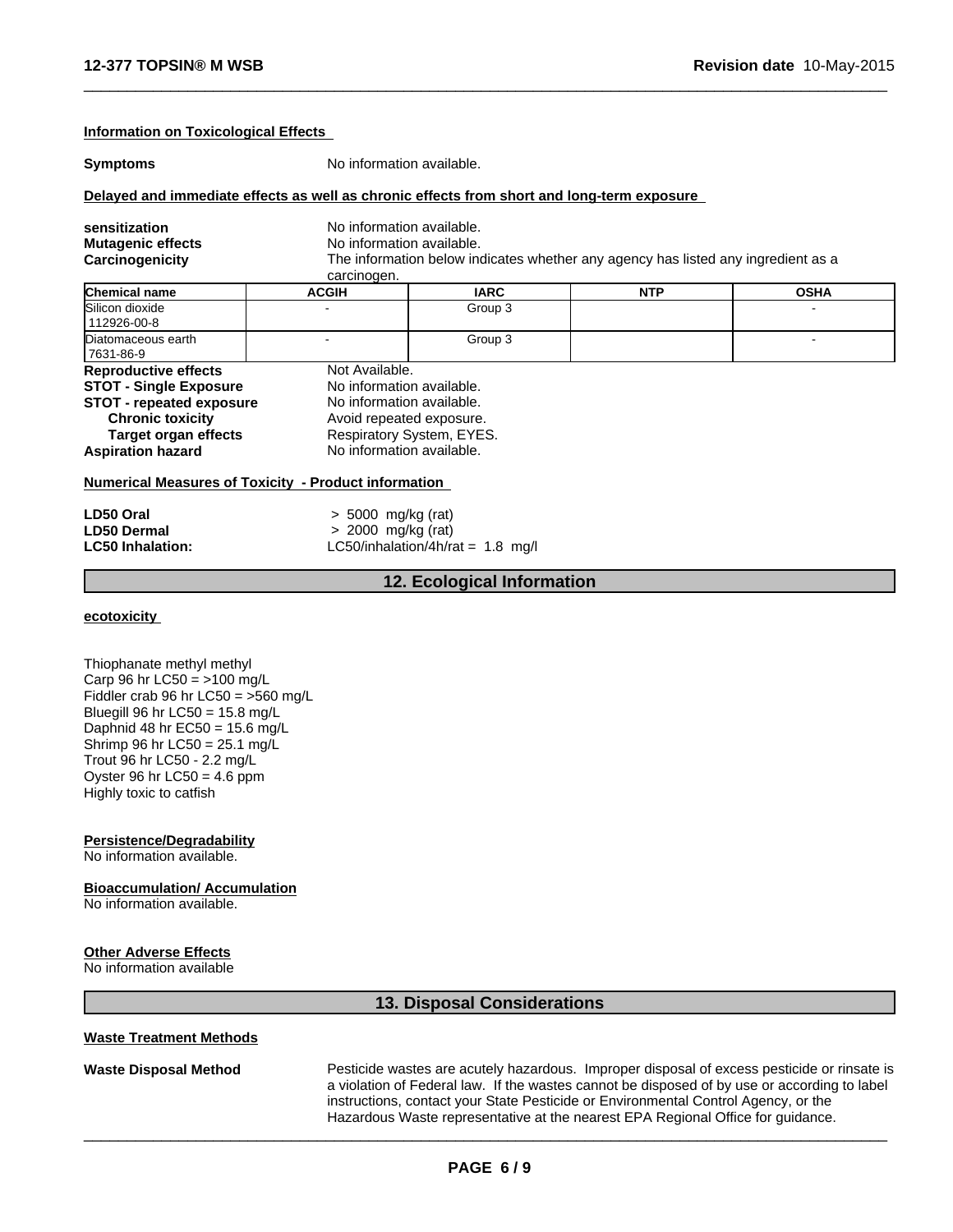| <b>Contaminated packaging</b>                                                        |                              | Refer to product label.                                                 |                               |                               |
|--------------------------------------------------------------------------------------|------------------------------|-------------------------------------------------------------------------|-------------------------------|-------------------------------|
| Chemical name                                                                        | <b>RCRA</b>                  | <b>RCRA - Basis for Listing</b>                                         | <b>RCRA - D Series Wastes</b> | <b>RCRA - U Series Wastes</b> |
| Thiophanate-methyl                                                                   | U409                         |                                                                         |                               | U409                          |
|                                                                                      |                              |                                                                         |                               |                               |
|                                                                                      |                              | 14. Transport Information                                               |                               |                               |
|                                                                                      |                              |                                                                         |                               |                               |
| <b>DOT</b><br>UN-No                                                                  | <b>UN3077</b>                |                                                                         |                               |                               |
| Proper shipping name                                                                 |                              | Environmentally hazardous substances, solid, n.o.s (Thiophanate methyl) |                               |                               |
| <b>Hazard class</b>                                                                  | 9                            |                                                                         |                               |                               |
| <b>Packing group</b>                                                                 | PG III                       |                                                                         |                               |                               |
| <b>Reportable Quantity (RQ):</b>                                                     |                              | 10 lbs (Thiophanate methyl)                                             |                               |                               |
| <b>ICAO</b><br>UN-No<br>Proper shipping name<br><b>Hazard class</b><br>Packing group | <b>UN3077</b><br>9<br>PG III | Environmentally hazardous substance, solid, n.o.s (Thiophanate methyl)  |                               |                               |
| <b>IATA</b>                                                                          |                              |                                                                         |                               |                               |
| <b>UN-No</b>                                                                         | <b>UN3077</b>                |                                                                         |                               |                               |
| Proper shipping name<br><b>Hazard class</b>                                          | 9                            | Environmentally hazardous substances, solid, n.o.s (Thiophanate methyl) |                               |                               |
| Packing group                                                                        | PG III                       |                                                                         |                               |                               |
| <b>IMDG/IMO</b>                                                                      |                              |                                                                         |                               |                               |
| <b>UN-No</b>                                                                         | 3077                         |                                                                         |                               |                               |
| Proper shipping name                                                                 |                              | Environmentally hazardous substances, solid, n.o.s (Thiophanate-methyl) |                               |                               |
| <b>Hazard class</b>                                                                  | 9                            |                                                                         |                               |                               |
| <b>Packing group</b>                                                                 | PG III                       |                                                                         |                               |                               |

 $\overline{\phantom{a}}$  ,  $\overline{\phantom{a}}$  ,  $\overline{\phantom{a}}$  ,  $\overline{\phantom{a}}$  ,  $\overline{\phantom{a}}$  ,  $\overline{\phantom{a}}$  ,  $\overline{\phantom{a}}$  ,  $\overline{\phantom{a}}$  ,  $\overline{\phantom{a}}$  ,  $\overline{\phantom{a}}$  ,  $\overline{\phantom{a}}$  ,  $\overline{\phantom{a}}$  ,  $\overline{\phantom{a}}$  ,  $\overline{\phantom{a}}$  ,  $\overline{\phantom{a}}$  ,  $\overline{\phantom{a}}$ 

# **15. Regulatory Information**

This chemical is a pesticide product registered by the Environmental Protection Agency and is subject to certain labeling requirements under federal pesticide law. These requirements differ from the classification criteria and hazard information required for safety data sheets, and for workplace labels of non-pesticide chemicals. Following is the hazard information as required on the pesticide label:

**signal word** CAUTION

**Ventilation Control** PESTICIDE APPLICATORS & WORKERS THESE WORKERS MUST REFER TO PRODUCT LABELING AND DIRECTIONS FOR USE IN ACCORDANCE WITH EPA WORKER PROTECTION STANDARD 40 CFR PART 170.

**Harmful if swallowed or absorbed through the skin. Causes moderate eye irritation. Prolonged or frequent repeated skin contact may cause allergic reaction in some individuals.**

| <b>International Inventories</b> |                 |  |  |
|----------------------------------|-----------------|--|--|
| <b>USINV</b>                     | Not determined  |  |  |
| <b>DSL/NDSL</b>                  | Not determined  |  |  |
| <b>EINECS/</b>                   | Does not comply |  |  |
| <b>ELINCS</b>                    |                 |  |  |
| <b>ENCS</b>                      | Does not comply |  |  |
| China                            | Complies        |  |  |
|                                  |                 |  |  |
|                                  |                 |  |  |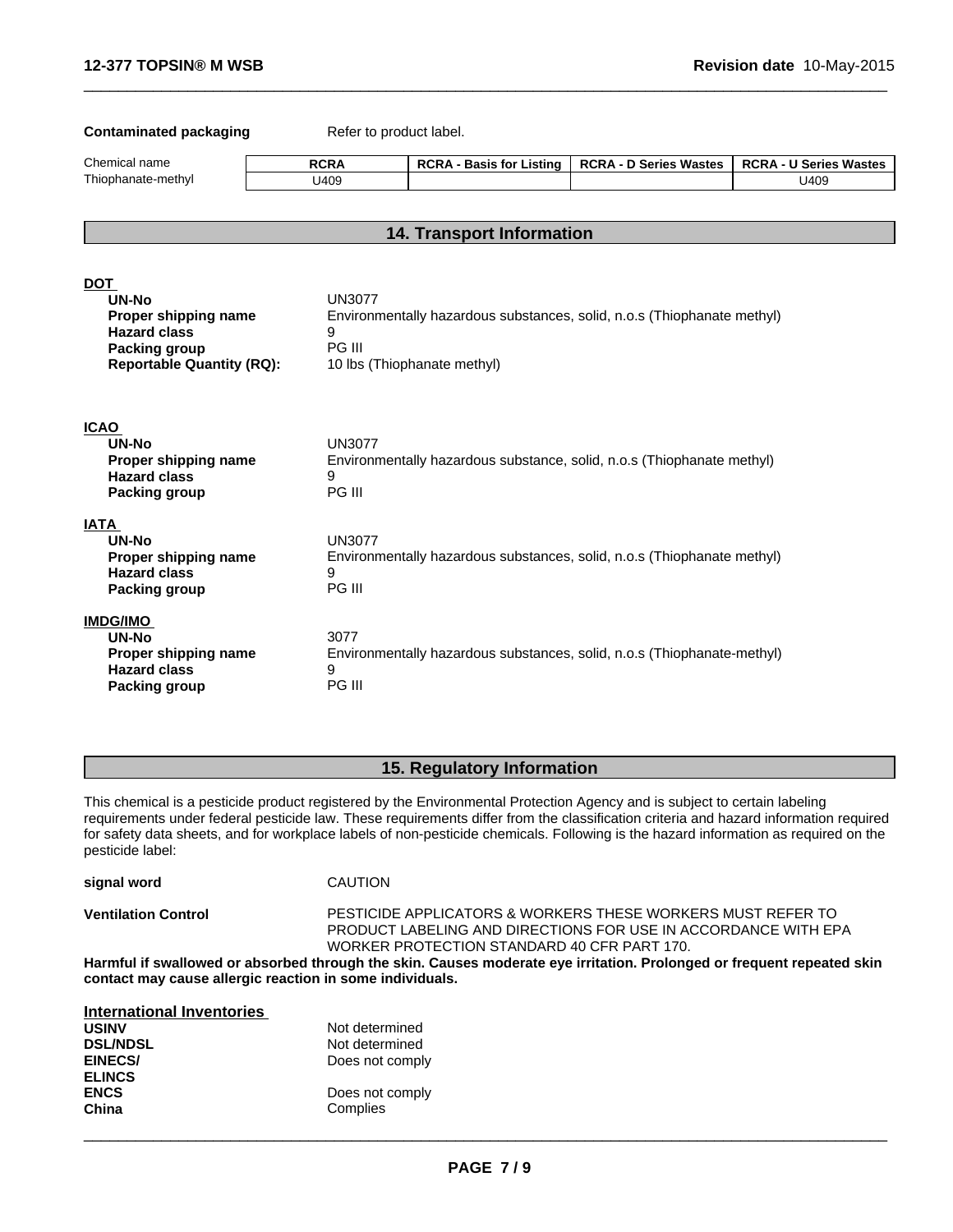| <b>KECL</b>  | Complies        |
|--------------|-----------------|
| <b>PICCS</b> | Complies        |
| <b>AICS</b>  | Complies        |
| <b>TSCA</b>  | Does not comply |

**TSCA** - United States Toxic Substances Control Act Section 8(b) Inventory **DSL/NDSL** - Canadian Domestic Substances List/Non-Domestic Substances List **EINECS/ELINCS** - European Inventory of Existing Commercial Chemical Substances/EU List of Notified Chemical Substances **ENCS** - Japan Existing and New Chemical Substances **IECSC** - China Inventory of Existing Chemical Substances **KECL** - Korean Existing and Evaluated Chemical Substances **PICCS** - Philippines Inventory of Chemicals and Chemical Substances **AICS** - Australian Inventory of Chemical Substances

## **Federal Regulations**

## **SARA 313**

Section 313 of Title III of the Superfund Amendments and Reauthorization Act of 1986 (SARA). This product contains a chemical or chemicals which are subject to the reporting requirements of the Act and and Title 40n of the Code of Federal Regulations, Part 372:

 $\overline{\phantom{a}}$  ,  $\overline{\phantom{a}}$  ,  $\overline{\phantom{a}}$  ,  $\overline{\phantom{a}}$  ,  $\overline{\phantom{a}}$  ,  $\overline{\phantom{a}}$  ,  $\overline{\phantom{a}}$  ,  $\overline{\phantom{a}}$  ,  $\overline{\phantom{a}}$  ,  $\overline{\phantom{a}}$  ,  $\overline{\phantom{a}}$  ,  $\overline{\phantom{a}}$  ,  $\overline{\phantom{a}}$  ,  $\overline{\phantom{a}}$  ,  $\overline{\phantom{a}}$  ,  $\overline{\phantom{a}}$ 

| <b>Chemical name</b>              | <b>SARA 313 - Threshold Values</b> |
|-----------------------------------|------------------------------------|
| Thiophanate-methyl - 23564-05-8   | 1.0                                |
| SARA 311/312 Hazardous            |                                    |
| Categorization                    |                                    |
| Acute health hazard               | ves                                |
| Chronic health hazard             | ves                                |
| Fire hazard                       | No                                 |
| Sudden release of pressure hazard | No                                 |
| <b>Reactive Hazard</b>            | No                                 |

| <b>Chemical name</b>             | RQ           | <b>CERCLA EHS RQs</b> | R                                                          |
|----------------------------------|--------------|-----------------------|------------------------------------------------------------|
| Thiophanate-methyl<br>23564-05-8 | ָ<br>I U I D |                       | ) 10 lb final RQ RQ 4.54 kg final<br><b>RQ</b><br>DC<br>いへ |
| <b>CERCLA</b>                    |              |                       |                                                            |

| --------<br><b>Component</b>                 | DC.<br>אי        |
|----------------------------------------------|------------------|
| Thiophanate-methyl                           | 10 <sub>lb</sub> |
| $\overline{z}$<br>-05-8 (<br>$23564 -$<br>-- |                  |
| ------<br>- - - - -<br>$\sim$                |                  |

# **SARA Product RQ** 0

#### **RCRA**

| Component                             | D Series Wastes<br>RCRA - D J | <b>RCRA - P Series Wastes</b> | <b>RCRA-</b><br><b>U Series Wastes</b> |
|---------------------------------------|-------------------------------|-------------------------------|----------------------------------------|
| Thiophanate-methyl<br>23564-05-8 (72) |                               |                               | U409                                   |
| Florent at the field annual times     |                               |                               |                                        |

# **Pesticide Information**

# **State Regulations**

| Component                             | <b>CAS-No</b> | <b>CATEGORY</b> | California Prop. 65                      | Mon-additive. corrosive<br>chemical type |
|---------------------------------------|---------------|-----------------|------------------------------------------|------------------------------------------|
| Thiophanate-methyl<br>23564-05-8 (72) | 23564-05-8    |                 | Female Reproductive<br>Male Reproductive | Female Reproductive<br>Male Reproductive |

#### **State Right-to-Know**

| <b>Chemical name</b> | <b>Massachusetts</b> | <b>New Jersey</b> | Pennsylvania | <b>Illinois</b> | Rhode Island |
|----------------------|----------------------|-------------------|--------------|-----------------|--------------|
| Thiophanate-methyl   |                      |                   |              |                 |              |
| Silicon dioxide      |                      |                   |              |                 |              |
| Diatomaceous earth   |                      |                   |              |                 |              |

# **International regulations**

**U.S. EPA Label information** 

**EPA Pesticide registration number** 8033-125-70506